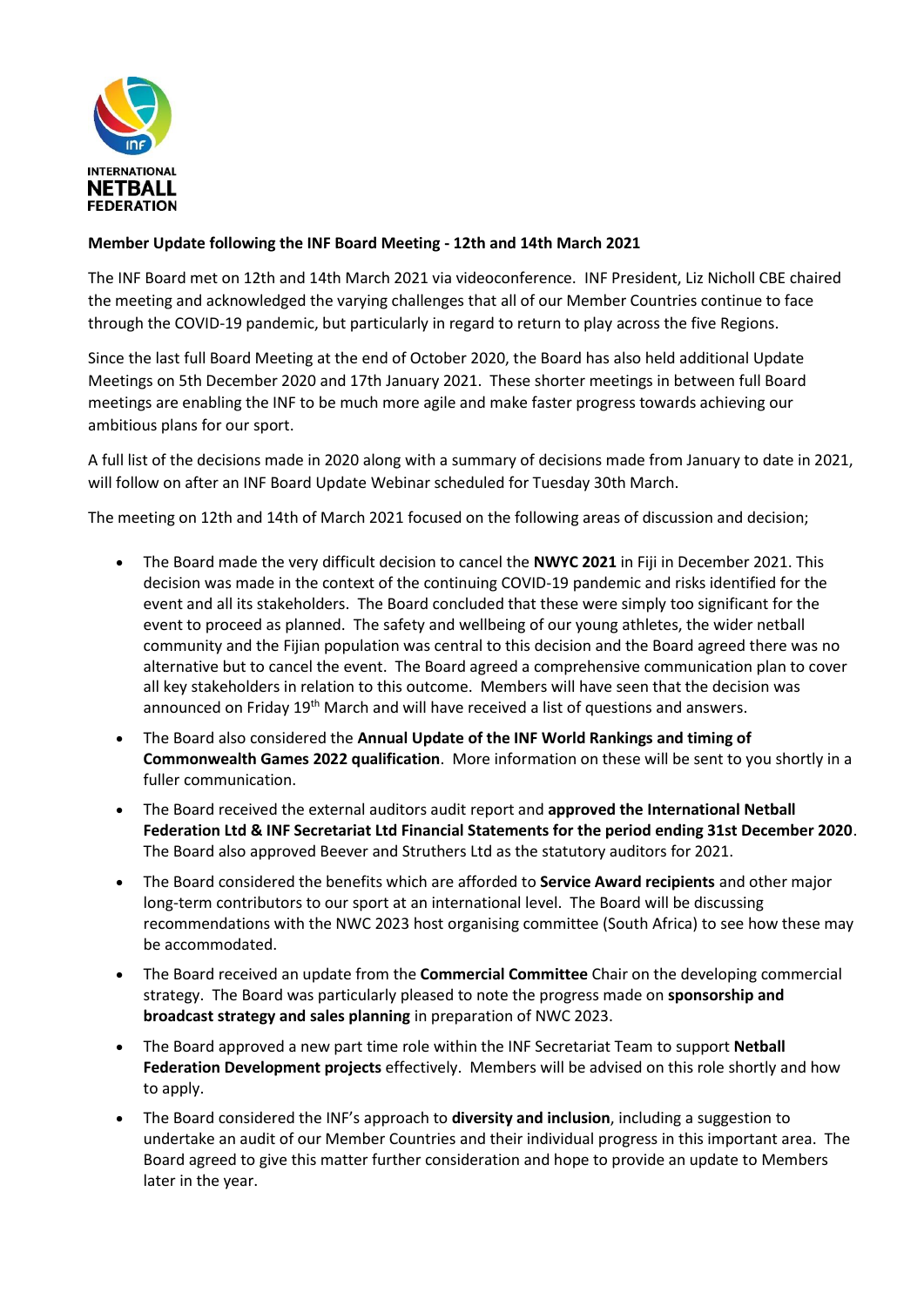- The Board noted the progress of plans for future INF events including NWC 2023 as well as the Commonwealth Games Birmingham 2022.
- The Board noted the status of awarding hosting rights for NWYC2025 and the NWC2027 and will make further announcements regarding the hosts for these events in due course.
- The Board noted the update from the INF Foundation Strategy Working Group including next stage decisions and actions required to take the foundation forward.
- A '**Voice of the Athlete**' proposal was approved by the Board, with an aim to help ensure that athletes voices and views are appropriately recognised and represented when key decisions are made by the INF Board. The Terms of reference of new Working Group to support this work were agreed and the Board will be seeking athlete representation from Member Countries to join this Group. The INF Board Directors for Europe and Asia were both approved as the members of this working group. An invitation to join an on-line briefing session on 20 April 2021 to promote opportunities and provide more information on this essential work will be circulated in due course.
- The Board noted that proposed new **INF Eligibility Regulations** for International events have been circulated to Member Countries for feedback. This vital feedback will be reviewed at the next INF Governance Committee meeting on 25th March 2021 to inform a future Board decision. I encourage any Member that has not already submitted their comments to do so as soon as possible so that your views may be taken into consideration.
- The Board reviewed the current **position statements on Olympic Games inclusion** and **male participation in netball**. An updated OG statement may be found in Appendix 2. The position statement on male participation requires a further short review but will be issued as soon as possible.
- The Board was pleased to note the progress made on the future **INF strategy** and a presentation document which will support its wider communication.
- The Board received an update on plans for the **INF Congress 2021**. The Board approved the role description and personal specification for the **Vice-President's** position which becomes vacant when Sue Taylor AM steps down from the Board this year. The Board noted the timescales in relation to the election for this role which will take place during Congress 2021. Details of the nomination process will be included with the **Official Congress 2021 Calling Notice**. Furthermore, **INF President Liz Nicholl will be hosting an on-line briefing session on 30th March** to provide Members with a greater understanding of the VP role and its responsibilities. There will be an opportunity for Members to ask questions about the role of Board Members to help demystify these positions and encourage nominations for the VP role.
- The Board approved the role description and personal specification for the new **Independent Director role** which replaces the current further Director on the INF Board (currently held by Shirley Hooper) Recruitment to this role will be led by the Nominations Committee, Chaired by Liz Nicholl as President, and will follow on after the appointment of the Vice President. Again, Liz will brief members on the recruitment process for this position at the Webinar on the 30<sup>th</sup> March and answer any questions that Members may have regarding the role.
- A comprehensive **webinar / education programme for Member Countries** will be delivered through 2021 to support Congress decision making. Further details on the full programme will be circulated; but this will kick-off with the 'Voice of the Athlete' Session, scheduled for 20 April 2021, as mentioned above.
- The Board noted the **deadlines and timescales for Service Award applications for 2021** (applications for this year's awards are to be received by **12 noon on 31 March 2021** at the latest). The Board will make any required decisions on any applications which have been received at the Board Update Meeting, scheduled for 17th April 2021. Plans for recognising the recipients of the Service Awards will be confirmed at this stage.